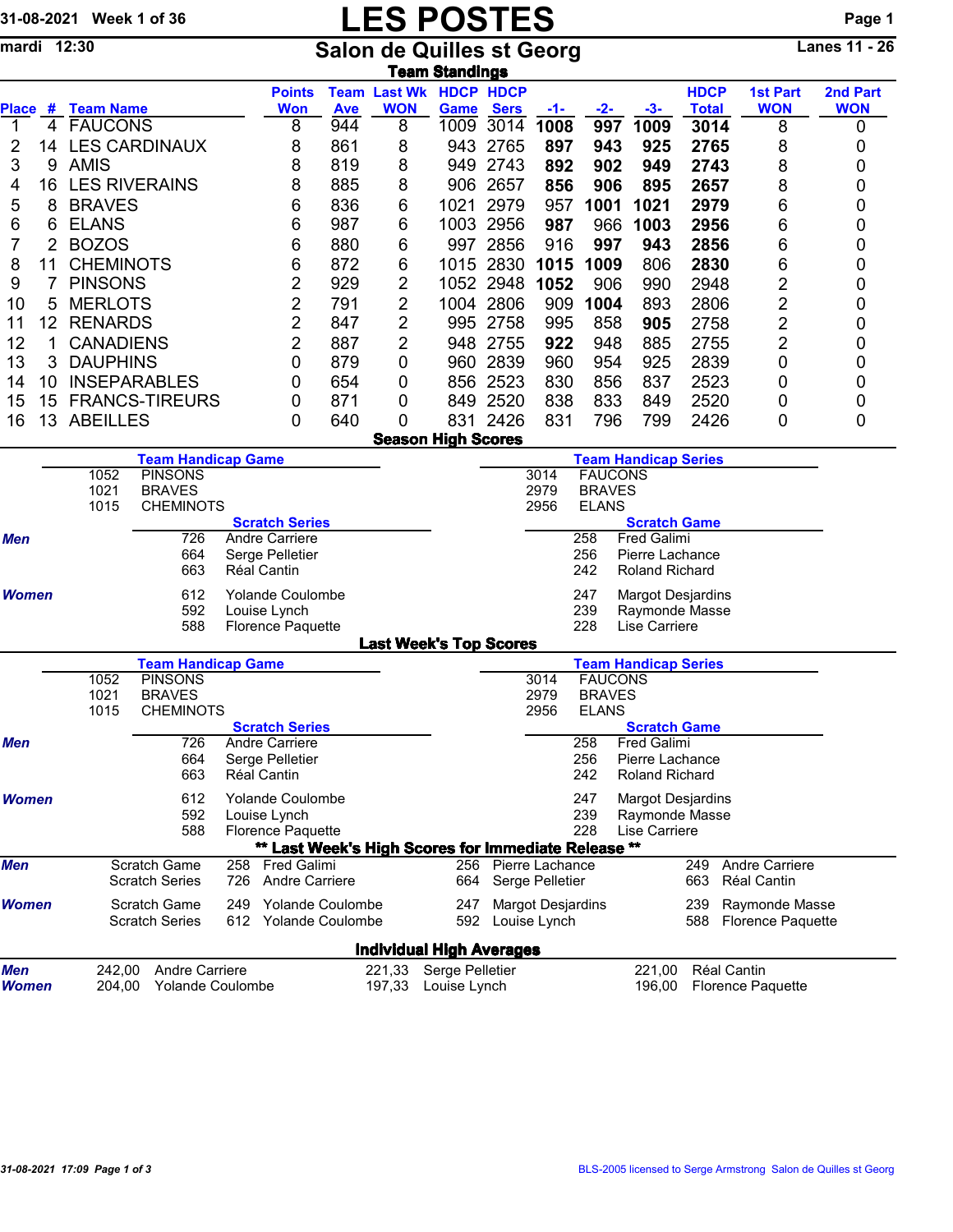|--|--|

## **LES POSTES** PAGE 2 Average List of Regular Team Members

| <b>att</b> Men |                          |                 |   |              |             |             |      |              |       |              |                        |
|----------------|--------------------------|-----------------|---|--------------|-------------|-------------|------|--------------|-------|--------------|------------------------|
|                |                          |                 |   |              | <b>High</b> | <b>High</b> |      |              |       |              | <b>Weekly Over Ave</b> |
|                | <b>Name</b>              | <b>Pins Gms</b> |   | <b>Ave</b>   | <b>Game</b> | <b>Sers</b> | -1-  | $-2-$        | $-3-$ | <b>Total</b> | Series Ave +/-         |
|                | <b>Andre Carriere</b>    | 726             | 3 | 242          | 249         | 726         | 249  | $\sqrt{244}$ | 233   | 726          | $726 - 657 = 69$       |
|                | Serge Pelletier          | 664             | 3 | 221          | 239         | 664         | 239  | 187          | 238   | 664          | $664 - 660 = 4$        |
|                | <b>Réal Cantin</b>       | 663             | 3 | 221          | 227         | 663         | 224  | 227          | 212   | 663          | $663 - 648 = 15$       |
|                | <b>Michel Lalancette</b> | 658             | 3 | 219          | 232         | 658         | 232  | 203          | 223   | 658          | $658 - 660 = -2$       |
|                | <b>Fred Galimi</b>       | 640             | 3 | 213          | 258         | 640         | 258  | 180          | 202   | 640          | $640 - 591 = 49$       |
|                | <b>Bertrand Paquet</b>   | 640             | 3 | 213          | 220         | 640         | 213  | 207          | 220   | 640          | $640 - 618 = 22$       |
|                | <b>Howard Gregoire</b>   | 634             | 3 | 211          | 236         | 634         | 236  | 219          | 179   | 634          | $634 - 606 = 28$       |
|                | Yvan Leblanc             | 623             | 3 | 207          | 225         | 623         | 222  | 225          | 176   | 623          | $623 - 618 = 5$        |
|                | André O Ouellette        | 609             | 3 | 203          | 222         | 609         | 188  | 222          | 199   | 609          | $609 - 582 = 27$       |
|                | Raymond Thibodeau        | 608             | 3 | 202          | 232         | 608         | 207  | 169          | 232   | 608          | $608 - 576 = 32$       |
|                | <b>Roland Richard</b>    | 607             | 3 | 202          | 242         | 607         | 242  | 214          | 151   | 607          | $607 - 582 = 25$       |
|                | Emile St-Germain         | 605             | 3 | 201          | 221         | 605         | 182  | 221          | 202   | 605          | $605 - 639 = -34$      |
|                | Pierre Lachance          | 602             | 3 | 200          | 256         | 602         | 174  | 172          | 256   | 602          | $602 - 540 = 62$       |
|                | Normand Gignac           | 563             | 3 | 187          | 237         | 563         | 237  | 175          | 151   | 563          | $563 - 561 = 2$        |
|                | Michel Bélanger          | 556             | 3 | 185          | 190         | 556         | 190  | 180          | 186   | 556          | $556 - 639 = -83$      |
|                | Georges Dufault          | 548             | 3 | 182          | 196         | 548         | 174  | 196          | 178   | 548          | $548 - 687 = -139$     |
|                | Jean Larriviere          | 545             | 3 | 181          | 231         | 545         | 166  | 231          | 148   | 545          | $545 - 669 = -124$     |
|                | Marcel Brazeau           | 543             | 3 | 181          | 187         | 543         | 184  | 187          | 172   | 543          | $543 - 543 = 0$        |
|                | Louis Gravel             | 541             | 3 | 180          | 199         | 541         | 148  | 194          | 199   | 541          | $541 - 540 = 1$        |
|                | Serge Durand             | 537             | 3 | 179          | 183         | 537         | 183  | 181          | 173   | 537          | $537 - 564 = -27$      |
|                | Jacques Leclair          | 178             | 1 | <b>bk197</b> | 178         | 178         | a178 | a178         | 178   | 534          | $534 - 591 = -57$      |
|                | Jacques Trudeau          | 176             | 1 | bk206        | 176         | 176         | a186 | a186         | 176   | 548          | $548 - 618 = -70$      |
|                | Denis Messier            | 527             | 3 | 175          | 195         | 527         | 195  | 185          | 147   | 527          | $527 - 456 = 71$       |
|                | Jean-Pierre Ferrandiz    | 500             | 3 | 166          | 201         | 500         | 168  | 201          | 131   | 500          | $500 - 600 = -100$     |
|                | <b>Daniel Pelletier</b>  | 452             | 3 | 150          | 159         | 452         | 147  | 146          | 159   | 452          | $452 - 450 = 2$        |
|                | Antoine Levesque         | 430             | 3 | 143          | 154         | 430         | 154  | 141          | 135   | 430          | $430 - 531 = -101$     |
|                | Jean-Pierre Monette      | 420             | 3 | 140          | 174         | 420         | 92   | 154          | 174   | 420          | $420 - 486 = -66$      |
|                | Maurice Normandeau       | 406             | 3 | 135          | 167         | 406         | 108  | 131          | 167   | 406          | $406 - 435 = -29$      |
|                | Gilles Gosselin          | 370             | 3 | 123          | 154         | 370         | 111  | 105          | 154   | 370          | $370 - 465 = -95$      |
|                | Sylvain Bouthillier      | 366             | 3 | 122          | 156         | 366         | 74   | 156          | 136   | 366          | $366 - 450 = -84$      |
|                | Pierre Gariepy           | 203             | 3 | 67           | 83          | 203         | 83   | 61           | 59    | 203          | $203 - 420 = -217$     |
|                | Azelus Sourdif           | 0               | 0 | bk150        | 0           | 0           | a135 | a135         | a135  | 405          | $405 - 450 = -45$      |
|                | Jacques Beausejour       | 0               | 0 | bk186        | 0           | 0           | a168 | a168         | a168  | 504          | $504 - 558 = -54$      |
|                | Rosaire Benoit           | 0               | 0 | bk181        | 0           | 0           | a163 | a163         | a163  | 489          | $489 - 543 = -54$      |
|                | Jean Dupuis              | 0               | 0 | bk208        | $\mathbf 0$ | 0           | a188 | a188         | a188  | 564          | $564 - 624 = -60$      |
|                | Pierre Amyot             | 0               | 0 | bk191        | 0           | 0           | a172 | a172         | a172  | 516          | $516 - 573 = -57$      |
|                | Michel Cofsky            | 0               | 0 | bk213        | 0           | 0           | i213 | i213         | i213  | 639          | $639 - 639 = 0$        |
|                | André Dubuc              | 0               | 0 | <b>bk188</b> | 0           | 0           | a170 | a170         | a170  | 510          | $510 - 564 = -54$      |
|                | Michel Di Giaccomo       | $\Omega$        | 0 | bk149        | $\Omega$    | 0           | a135 | a135         | a135  | 405          | $405 - 447 = -42$      |
| <b>Women</b>   |                          |                 |   |              |             |             |      |              |       |              |                        |
|                |                          |                 |   |              |             |             |      |              |       |              |                        |

|                          |                 |   |            | <b>High</b> | <b>High</b> |     |       |     |       | <b>Weekly Over Ave</b> |
|--------------------------|-----------------|---|------------|-------------|-------------|-----|-------|-----|-------|------------------------|
| <b>Name</b>              | <b>Pins Gms</b> |   | <b>Ave</b> | Game        | <b>Sers</b> | -1- | $-2-$ | -3- | Total | Series Ave +/-         |
| Yolande Coulombe         | 612             | 3 | 204        | 249         | 612         | 193 | 249   | 170 | 612   | $612 - 594 = 18$       |
| Louise Lynch             | 592             | 3 | 197        | 227         | 592         | 175 | 190   | 227 | 592   | $592 - 651 = -59$      |
| <b>Florence Paquette</b> | 588             | 3 | 196        | 203         | 588         | 203 | 198   | 187 | 588   | $588 - 549 = 39$       |
| Raymonde Masse           | 583             | 3 | 194        | 239         | 583         | 175 | 169   | 239 | 583   | $583 - 624 = -41$      |
| Gisele Goyette           | 572             | 3 | 190        | 223         | 572         | 200 | 149   | 223 | 572   | $572 - 639 = -67$      |
| Denise Bouchard          | 564             | 3 | 188        | 207         | 564         | 169 | 207   | 188 | 564   | $564 - 564 = 0$        |
| <b>Margot Desjardins</b> | 560             | 3 | 186        | 247         | 560         | 247 | 161   | 152 | 560   | $560 - 534 = 26$       |
| Cecile Beausejour        | 556             | 3 | 185        | 195         | 556         | 185 | 176   | 195 | 556   | $556 - 567 = -11$      |
| Marthe Paquet            | 555             | 3 | 185        | 204         | 555         | 204 | 176   | 175 | 555   | $555 - 522 = 33$       |
| Nicole Lachance          | 540             | 3 | 180        | 193         | 540         | 170 | 177   | 193 | 540   | $540 - 474 = 66$       |
| Lise Carriere            | 524             | 3 | 174        | 228         | 524         | 228 | 137   | 159 | 524   | $524 - 489 = 35$       |
| Francine Desjardins      | 522             | 3 | 174        | 202         | 522         | 202 | 163   | 157 | 522   | $522 - 555 = -33$      |
| Gigi Lalancette          | 515             | 3 | 171        | 188         | 515         | 164 | 188   | 163 | 515   | $515 - 525 = -10$      |
| Jacqueline Cantin        | 497             | 3 | 165        | 183         | 497         | 138 | 183   | 176 | 497   | $497 - 633 = -136$     |
| Céline Tourigny          | 474             | 3 | 158        | 195         | 474         | 126 | 195   | 153 | 474   | $474 - 579 = -105$     |
| Jacqueline Delisle       | 469             | 3 | 156        | 181         | 469         | 181 | 146   | 142 | 469   | $469 - 567 = -98$      |
| Francine Jacques         | 460             | 3 | 153        | 182         | 460         | 140 | 182   | 138 | 460   | $460 - 576 = -116$     |
| <b>Annette Gariepy</b>   | 459             | 3 | 153        | 180         | 459         | 142 | 137   | 180 | 459   | $459 - 450 = 9$        |
| Micheline Lepine         | 452             | 3 | 150        | 171         | 452         | 121 | 171   | 160 | 452   | $452 - 675 = -223$     |
| Denise Destrembles       | 443             | 3 | 147        | 155         | 443         | 133 | 155   | 155 | 443   | $443 - 450 = -7$       |
| Johanne Clément          | 433             | 3 | 144        | 154         | 433         | 133 | 146   | 154 | 433   | $433 - 477 = -44$      |
| Francoise Normandin      | 432             | 3 | 144        | 162         | 432         | 162 | 125   | 145 | 432   | $432 - 492 = -60$      |